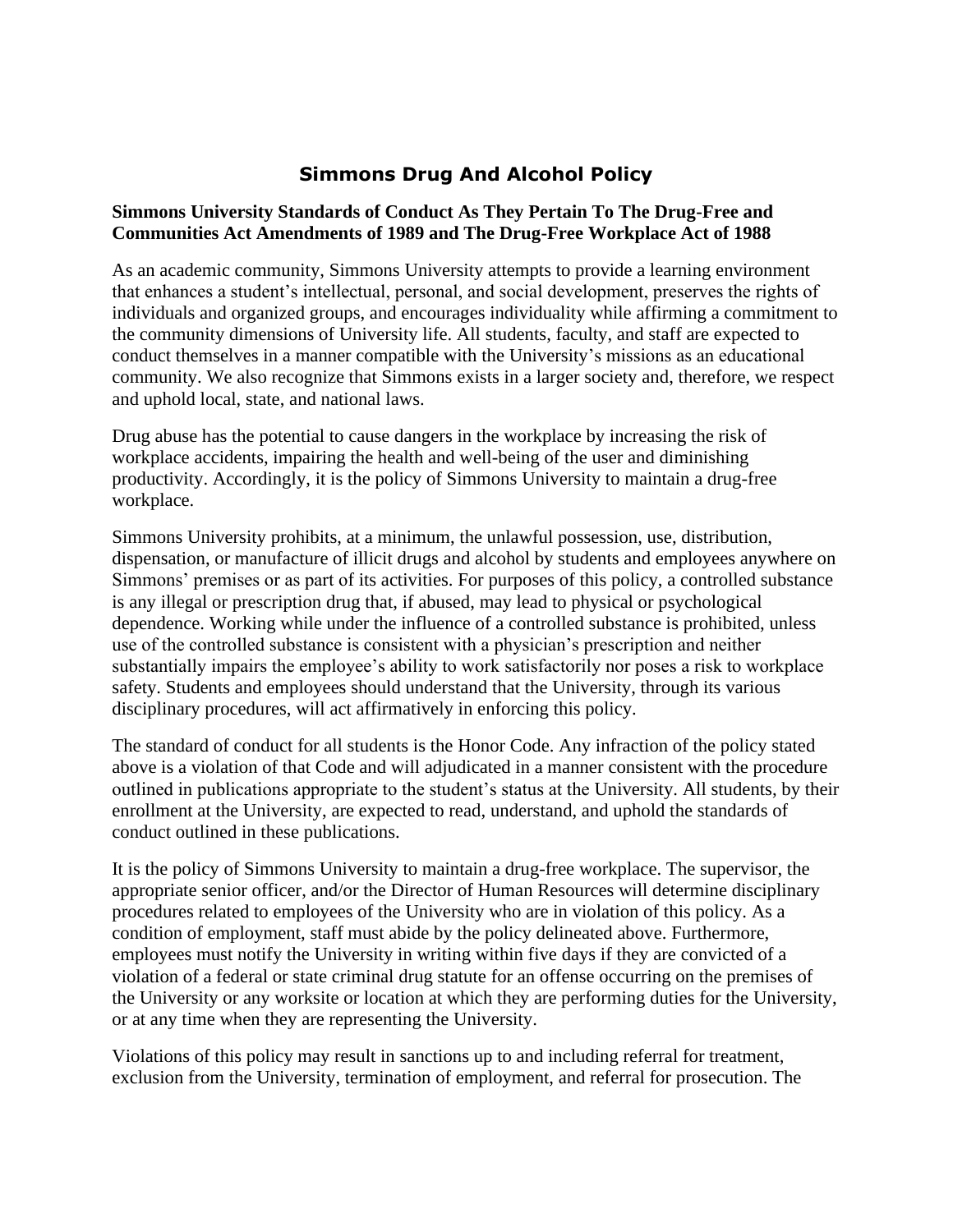Board of Trustees retains ultimate authority over the granting of degrees, the disciplining of students, and the conditions of employment.

In the enforcement of these standards of conduct, the University disclaims any intention to assume a duty to police the personal lives of its students or employees on or off campus, to protect them from their own abuse of drugs or alcohol, or to protect third persons from the conduct of students or employees.

Questions regarding this policy or program should be addressed to **Human Resources**.

### **Summary of Legal Sanctions Covering Alcohol and Drug Abuse**

Local, state and federal laws make illegal use of drugs and alcohol serious crimes. Conviction can lead to imprisonment, fines, and assigned community service. Courts do not lift prison sentences in order for convicted persons to attend University or continue their jobs. A felony conviction for such an offense can prevent an individual from entering many fields of employment or professions.

Cities and towns in Massachusetts, specifically Boston, prohibit public consumption of alcohol and impose fines for violation.

**Massachusetts law** prohibits sale or delivery of alcoholic beverages to persons under 21 with a fine of up to \$2,000 and six months imprisonment, or both for violation of the law. Misrepresenting one's age or falsifying an identification to obtain alcoholic beverages is punishable by a fine of \$300. First conviction of driving under the influence of alcohol has a \$1,000 fine, one-year revocation of driver's license, up to two years in prison, and mandatory alcohol rehabilitation.

Massachusetts has **criminal penalties** for use of controlled substances, or drugs, with penalties varying with the type of drug. In general, narcotics and drugs with a high potential for abuse have heavier penalties.

Possession of drugs is illegal without valid authorization. While penalties for possession are generally not as great as for manufacture and distribution of drugs, possession of a relatively large quantity may be considered distribution. Under both state and federal laws, penalties for possession, manufacture and distribution are much greater for the second and subsequent convictions. Many laws dictate mandatory prison terms and the full minimum term must be served.

Massachusetts makes it illegal to be in a place where heroin is kept and to be "in the company" of a person known to possess **heroin**. Anyone in the presence of heroin at a private party, dormitory suite, or elsewhere risks a serious drug conviction. Sale and possession of "drug paraphernalia" are illegal in Massachusetts.

**Persons convicted** of drug possession under state or federal law are ineligible for federal student grants and loans for up to one year after the first conviction and five years after the second; the penalty for distributing drugs is loss of benefits for five years after the first conviction, ten years after the second, and permanently after the third.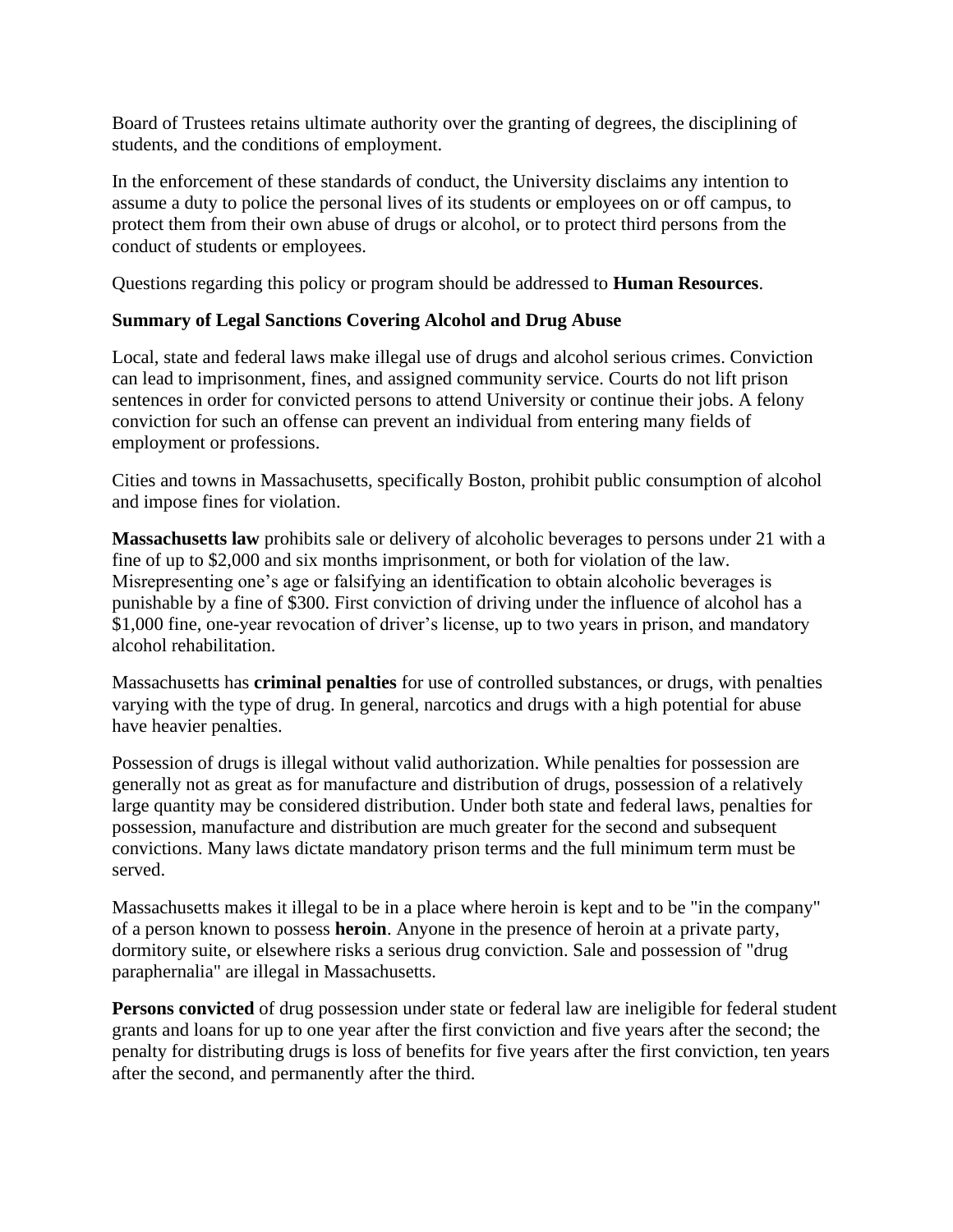Under **federal law** distribution of drugs to persons under age 21 is punishable by twice the normal penalty, with a mandatory one-year in prison; a third conviction is punishable by mandatory life imprisonment. These penalties apply to distribution of drugs in or within 1,000 feet of a college or school. Federal law sets greatly heightened prison sentences for manufacture and distribution of drugs if death or serious injury results from use of the substance.

### **Health Risks Associated with Alcohol**

Alcohol Consumption causes a number of marked changes in behavior. Even small quantities significantly impair raw judgement and coordination required to drive a car safely, increasing the likelihood that the driver will be involved in an accident. Small to moderate quantities of alcohol also increase the incidence of a variety of aggressive acts. Moderate to large quantities of alcohol cause marked impairments in higher mental functions, severely altering a person's ability to learn and remember information. Very large quantities cause respiratory depression and death. If combined with other depressants of the central nervous system, much smaller quantities of alcohol will produce the effects just described.

Repeated use of alcohol can lead to dependence. Sudden cessation of alcohol intake is likely to produce withdrawal symptoms, including sever anxiety, tremors, hallucinations, and convulsions. Alcohol withdrawal can be life threatening. Long-term consumption of large quantities of alcohol, particularly when combined with poor nutrition, can also lead to permanent damage to vital organs such as the brain and the liver.

Women who drink alcohol during pregnancy may give birth to infants with fetal alcohol syndrome. Their infants have irreversible physical abnormalities and mental retardation. In addition, research indicates that children of alcoholic parents are at greater risk of becoming alcoholics than other youngsters.

## **Resources for Drug/Alcohol Counseling, Treatment, Rehabilitation, or Re-entry**

Simmons University students or employees who are concerned about substance abuse or dependency for themselves or for a friend or family member may make an appointment at the **Counseling Center** (617- 521-2455). Following a confidential discussion of the nature and severity of the problem and various treatment options, the counselor will recommend a referral to an appropriate community resource. All appointments with a counselor are confidential and costfree.